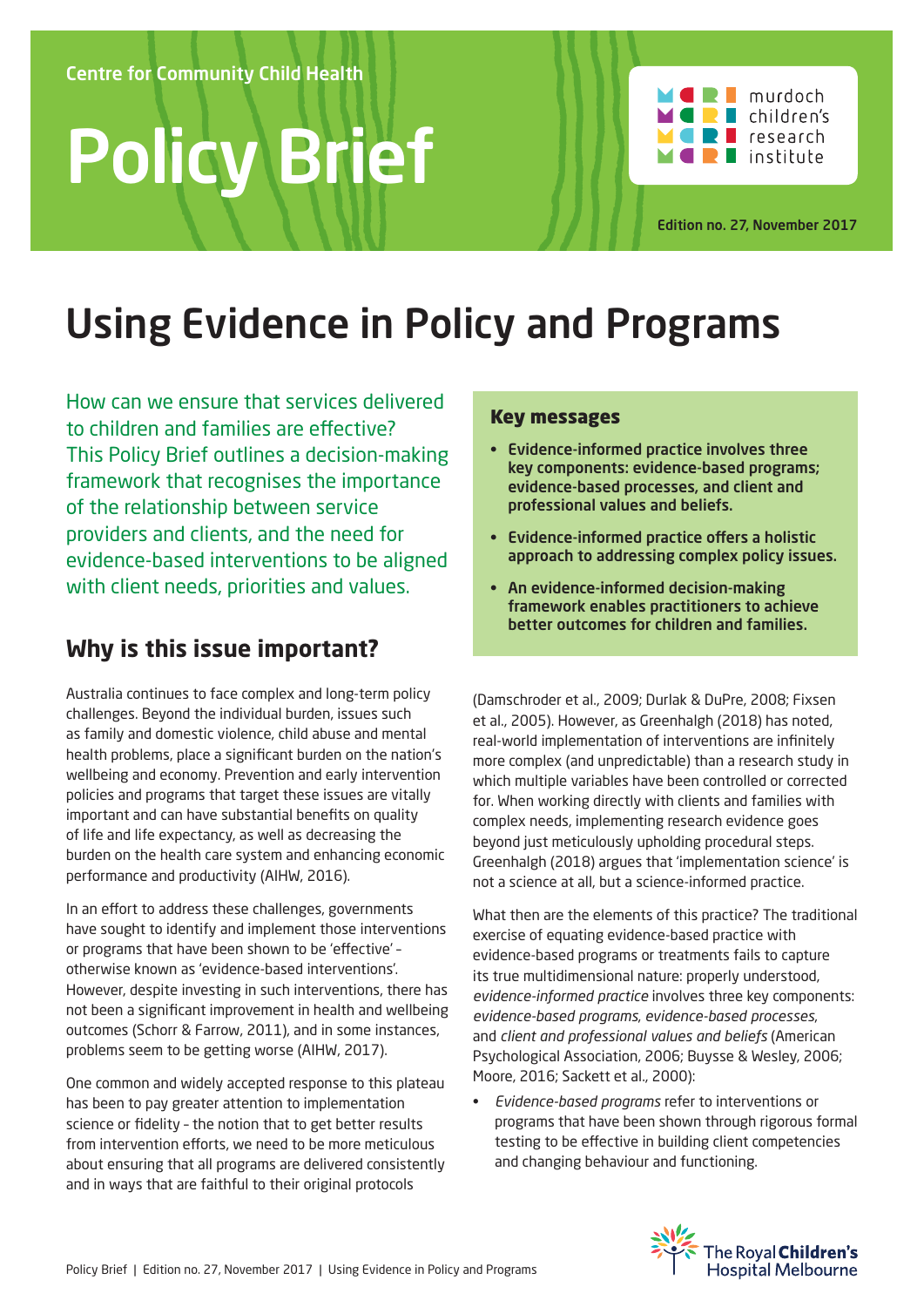- *Evidence-based processes* refer to the way in which service providers and the service system as a whole engage and work with families, individually and collectively.
- *Client and professional values and beliefs* refer to the crucial role played by values and beliefs in determining what goals are important, what interventions and programs are acceptable, and how effective these are.

As shown in Figure 1, evidence-informed practice is the blending of these three elements.



Figure 1: The Components of Evidence-Informed Practice

For any intervention to be fully effective, all three elements are required.

## **What does the research tell us?**

What is the evidence regarding these three dimensions of evidence-informed practice?

Reviews of the *evidence-based programs* approach – the use of programs and interventions that have been proven to be effective – indicate that this form of evidence has significant limitations (e.g. Barlow & Scott, 2010; Green & Latchford, 2012; Hammersley, 2013; Rosenbaum, 2010) – see Moore (2016) for a summary. On their own, evidence-based programs are insufficient to ensure better outcomes, and evidence-based practice cannot be assured by 'choosing' a treatment from a list of approved options (Fonagy et al., 2014).

Reviews of *evidence-based processes* (Moore, 2016; Moore et al., 2016) show that how services are delivered is equally as important as what is delivered (Davis & Day, 2010; Dunst & Trivette, 2009; Moore, 2017), and that the quality of relationships between practitioners and parents are central to achieving the objectives of services (Bell & Smerdon, 2011; Braun, Davis & Mansfield, 2006; Scott et al., 2007). Successful and sustained engagement with families is the precondition for delivering programs that build parental competencies and create change: the practitioner-family relationship is the medium through which evidence-based programs can be delivered. Subsequently, practitioners should be considered not only as *providers* of the intervention, but also as a means of intervention (McKay, Imel & Wampold, 2006; Moore, 2016; Moore et al., 2016).

The evidence regarding the third key component, the *client and professional values and beliefs*, shows that for services to be effective they must not only use evidencebased processes and evidence-based programs, but must also reflect the values of clients and the outcomes that are important to them. Overall, the evidence indicates that regardless of their strength of evidence, programs are unlikely to be effective if the clients do not see them as addressing their most pressing concerns, or in ways that are inconsistent with family values (Moore, 2016; Affleck et al., 1989; Barnes & Freude-Lagevardi, 2003; Moore et al., 2012; Sprenkle, Davis & Lebow, 2009). Programs are also unlikely to be effective if they are not easily implementable in the particular circumstances in which the family is living. There are many social, economic and environmental factors that can adversely affect the conditions under which families are raising their children, and these can limit the range of interventions that families can reasonably be expected to implement.

Thus, the evidence regarding the components described above indicates that all three make equally important contributions to achieving positive outcomes. The overall process (called *evidence-informed practice* to distinguish it from the common usage of 'evidence-based practice') should be understood as a decision-making process, a way of blending the three components in practice (Moore, 2016; Moore et al., 2016).

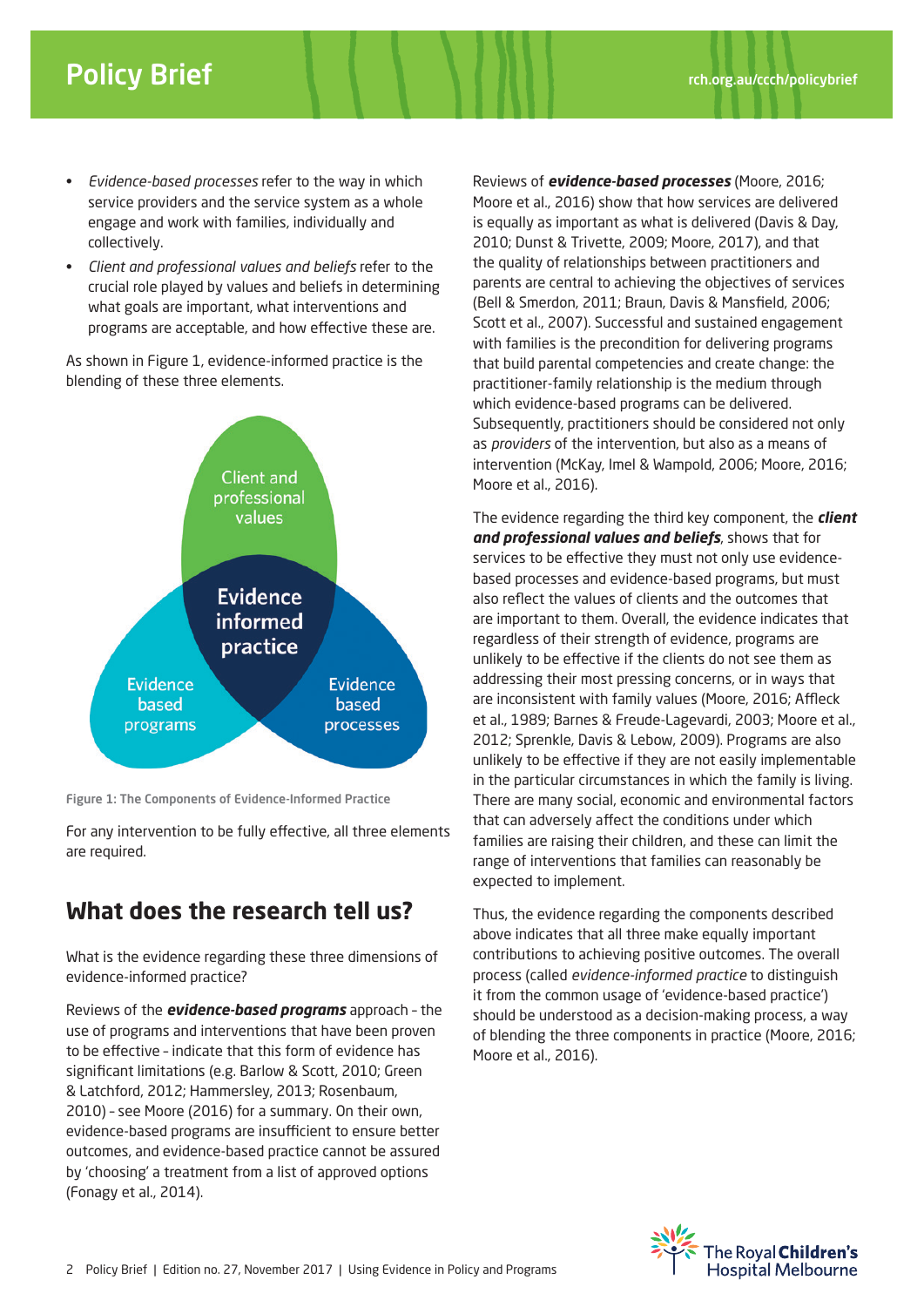## **What are the implications of the research?**

Effective policies and programs reflect an understanding that evidence-informed practice is not simply a matter of choosing an intervention from a list of 'proven' interventions, but take into account all contributing factors including: the outcome that is desired; the circumstances in which the intervention is to be implemented; and the values and preferences of those involved (Greenhalgh et al., 2014; Moore, 2016; Littell & Shlonsky, 2009; McCarthy & Rose, 2010; Mitchell, 2011; Petr & Walter, 2005, 2009; Schorr & Farrow, 2011). Based on the evidence, such a framework should:

- 1. align program content and methodology with client values
- 2. be attuned and responsive to the unique views and circumstances of clients
- 3. use a process of joint decision making in identifying goals and choosing strategies to use
- 4. offer clients the choice of a range of evidence-based strategies or modules to address their goals
- 5. continuously monitor whether services are being delivered in ways that are attuned to client needs, priorities, values and circumstances, and make corrections if it becomes apparent that they are not.

A nine-step *evidence-informed decision-making framework* can facilitate the merging of all elements in service delivery (Moore, 2016; Moore et al., 2016).

**Step 1. Begin to build a partnership relationship with the clients.** This is an ongoing progression which is strengthened over time through a process of repeated reconnections and feedback.

**Step 2. Explore what outcomes are important to the clients.** This involves an understanding of client values and circumstances, and what achievable change would make the most difference to their lives. Over time, the professionals also share what they see as important outcomes. The final decision, however, always rests with the clients.

**Step 3. Agree what outcome will be the focus of work with the clients.** Identify how the clients will know when the outcome has been achieved, and how this will be measured. The outcomes chosen by the clients initially may not be what the professionals would have chosen,

but it is important to respect their first choices as a basis for building a sound partnership. With continued mutual sharing of information, the choices that the clients make should become progressively better informed.

**Step 4. Explore what strategies are available for addressing the outcomes chosen.** Explore with the clients what strategies they already know about or use, as well as share with them information about what evidence-based strategies are available. The emphasis here should be on identifying and building upon existing client strengths and resources, as well as on building new competencies and promoting client capacity.

#### **Step 5. Agree on what strategy or strategies will be**

**used.** Strategies should be acceptable to the clients and able to be implemented in their family/social circumstances. The result should be an action plan that describes the outcomes and strategies chosen, how the implementation will be monitored, and what roles the clients, professionals and any others will play.

#### **Step 6. Monitor the process of intervention**

**implementation.** Address whether the strategies chosen are able to be implemented as intended, and whether they are being implemented with program fidelity. Identified challenges should be addressed promptly and the plan modified as required.

**Step 7. Review the process of implementation.** Time should be made for a review of action plans. The key questions are whether the strategy has been able to be implemented and everyone has been able to contribute as planned. If not, then Steps 4 and 5 should be revisited. This is also a time for the professionals to seek feedback as to whether the clients feel their views are being heard and respected, and whether they are being helped to develop new competencies.

**Step 8. Monitor the intervention outcomes.** In addition to monitoring the processes involved in implementation, it is also important to monitor the actual outcomes. The role of the professionals is to help the clients use measures identified earlier (Step 3) to check whether the strategies produced the intended outcomes.

**Step 9. Review the outcomes.** At an agreed point, a review of the whole intervention plan should be undertaken by the professionals and clients. The main questions to be addressed are whether the desired outcomes were achieved, and, if not, then why not.